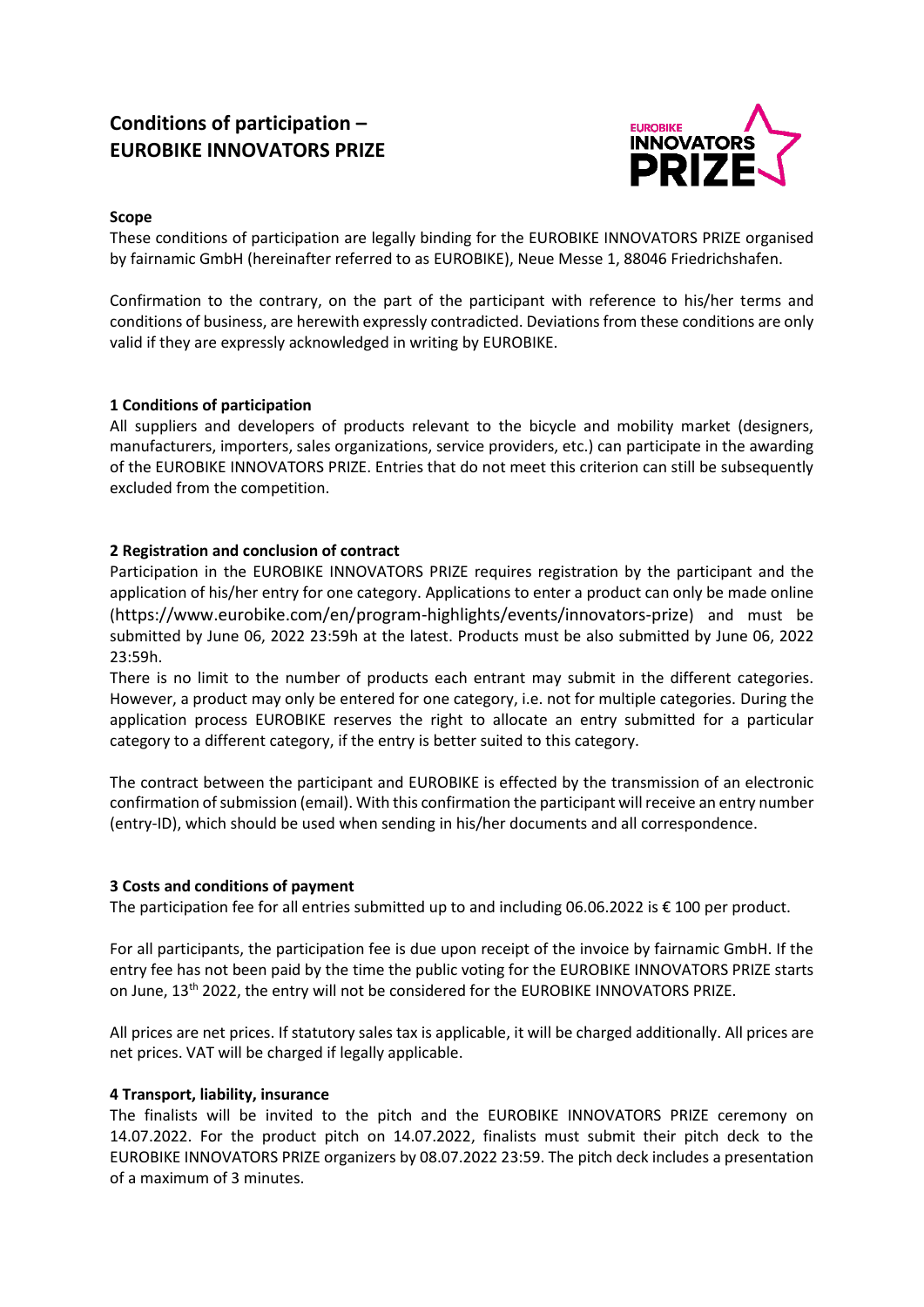The costs for transport, insurance as well as customs duties for import and export are borne by the participant. The participant is liable for any damage that may occur, in case of loss or additional costs. Each participant is recommended to take out transport insurance to cover possible damage during the transport of the entries.

Submission of entries is only relevant for the final products. Notification the Public Voting and the Final Products will be on June, 30<sup>th</sup> 2022.

The submission of the pitch decks has to be done in the period from 01.07 - 08.07.2022. The email contact for the submission of the pitch decks will only be communicated to the finalists.

The pitch can be supported by using functional original products. Large exhibits may also be presented as scale models or with informative large photos, within the presentation in various detail shots.

Prototypes must be clearly marked. If there are restrictions on the intended usability of the product submitted, this must be pointed out in a suitable form. EUROBIKE reserves the right to claim any resulting personal injury or property damage from the participant in the event of insufficient labeling.

## **5 Storage and collection of submitted entries**

The submission and storage of products for the EUROBIKE INNOVATORS PRIZE PITCH is not intended and not possible on the part of EUROBIKE.

## **6 Selection process, panel of judges**

All entries submitted in accordance with the rules will be available for public evaluation in a public voting in the period from 13.06.2022 - 24.06.2022. The voting platform can be accessed via the EUROBIKE INNOVATORS PRIZE platform. The three best products per category will be invited for the EUROBIKE INNOVATORS PITCH on 14.07.2022. If a participant is unable to present their product at EUROBIKE on 14.07.2022, this must be communicated in writing by 02.07.2022. In this case, the next product in the respective category will move up for the final.

At the EUROBIKE INNOVATORS PITCH, the product must be pitched in a maximum of three minutes. The criteria for evaluating the entry will be determined by EUROBIKE. The jury will award prizes to those entries that meet the evaluation criteria. The applicable evaluation criteria can be found on the EUROBIKE AWARD homepage. The best entries of the competition will be awarded the EUROBIKE INNOVATORS PRIZE at the discretion of the jury. The decisions of the jury are legally valid and do not require justification.

In addition to the jury's award, a EUROBIKE INNOVATORS PRIZE will also be awarded on site by the audience. The winner of this award will be determined by audience vote from the 15 finalists. It is possible to cumulate the jury winner and the audience winner.

There is no legal recourse against a decision of the jury or the audience. In the event of withdrawal from the competition, the participant has no right to feedback on the reasons for withdrawal.

The multi-stage evaluation and selection process is divided into a digital preliminary decision with audience voting, a 3-minute pitch at EUROBIKE on July 14, 2022 in front of a jury of experts and the audience present there. In the digital preliminary decision, the audience evaluates the submitted products. From all the products submitted, the best three products per category will reach the final. With 5 categories, there will be 15 products in the final.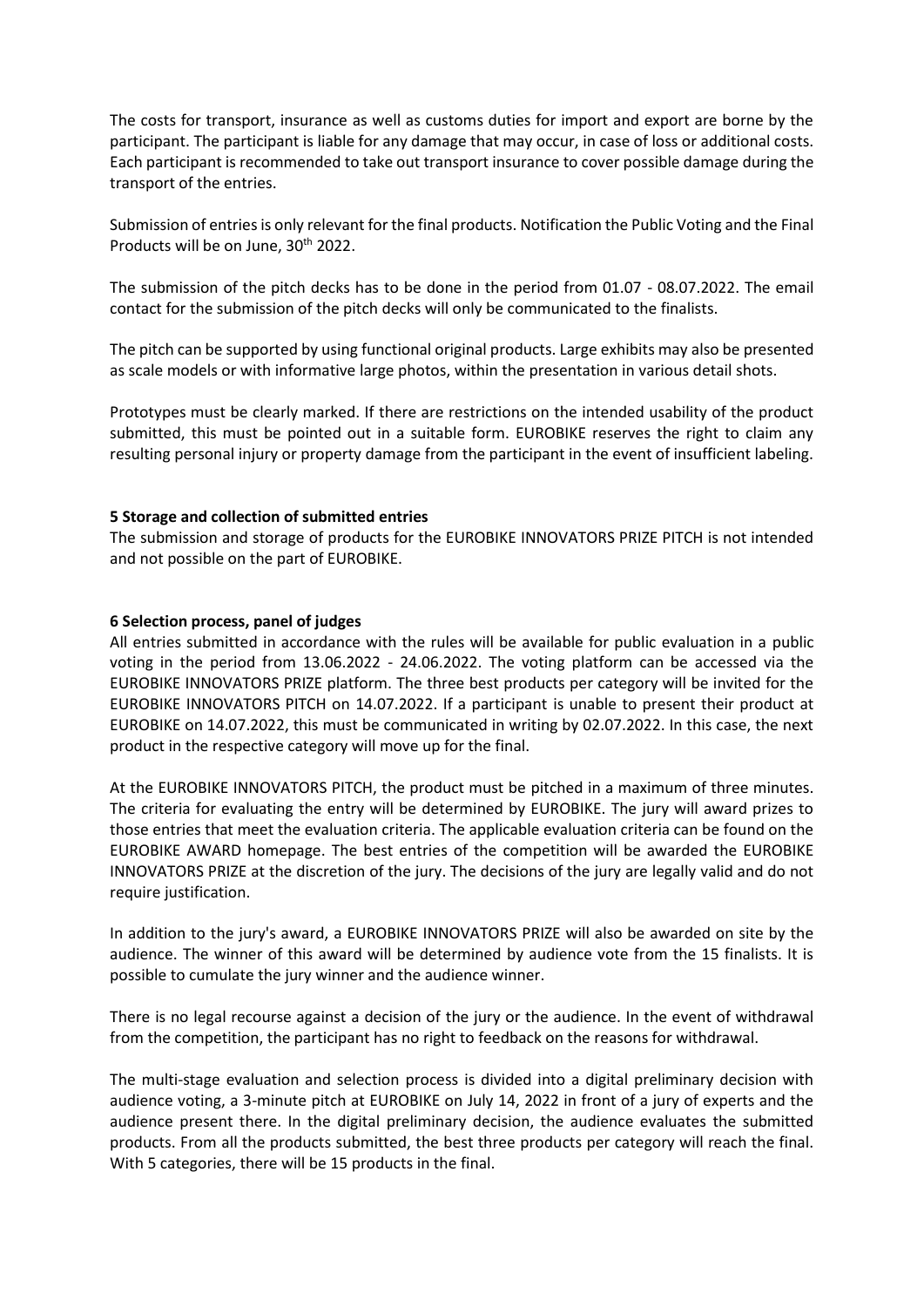In the final on July 14, 2022, all participants in the final will present their products to a five-member jury and the audience. Following the product pitches, the 5 expert jurors will decide which products will be awarded a EUROBIKE INNOVATORS PRIZE.

The selection process for the final jury session will take place in several phases, during which the jury will look at the individual entries. After the product pitches, the jurors select three potential winners from each category. In the next stage, the jury jointly selects the entries that best meet the evaluation criteria.

Media representatives, representatives of the participating companies and other visitors are not admitted to the jury session.

# **7 Copyright, publication**

All of the texts, images, audio files, videos and other published information produced in the course of the competition and the follow-up reporting are subject to the copyright of fairnamic GmbH.

The participant grants fairnamic GmbH a royalty-free right of use to all copyrights and ancillary copyrights for all contributions provided (photos, texts and videos), unlimited in terms of time, space and content, without obliging EUROBIKE to name the authors of the contributions.

## **8 Services for winning products**

#### a) Award ceremony

The award winners will be honored on July 14, 2022 with the EUROBIKE INNOVATORS PRIZE. As long as the awarded product is on the market, it may be advertised with the EUROBIKE INNOVATORS PRIOZE. All award winners can use the logo for award winners for their own purposes after the announcement of the award. However, EUROBIKE will only provide the logo as a print template for this purpose. Each award winner can use it to print advertising and marketing materials that are optimally tailored to their product, e.g. posters, flyers, hangtags, display stands, etc.

The award winners are entitled to present EUROBIKE INNOVATORS PRIZE logo in relation to the awarded contribution in the market.

EUROBIKE may subsequently object to an award for good cause, particularly if information becomes known that was not available at the time of the award (see also Item 12).

#### b) Press work

The awarded contributions will be integrated into the EUROBIKE press work. The results of the EUROBIKE INNOVATORS PRIZE will be published during the EUROBIKE INNOVATORS PRIZE award ceremony and subsequently presented online in the gallery.

c) Consent to the use of articles and photographic material

Prize winners will be granted permission by EUROBIKE to use articles and visual material about the competition for advertising purposes, insofar as EUROBIKE holds a copyright to these.

# **9 Postponement or cancellation of the award competition**

fairnamic GmbH is entitled to refrain from holding the competition or to postpone it at its own discretion. There is no entitlement to the implementation of the competition. If the competition is completely cancelled for a calendar year, fairnamic GmbH shall be obligated to repay the participation fee in full. The participant shall have no further claims. If the competition is merely postponed, fairnamic GmbH shall not be obliged to refund the participation fee.